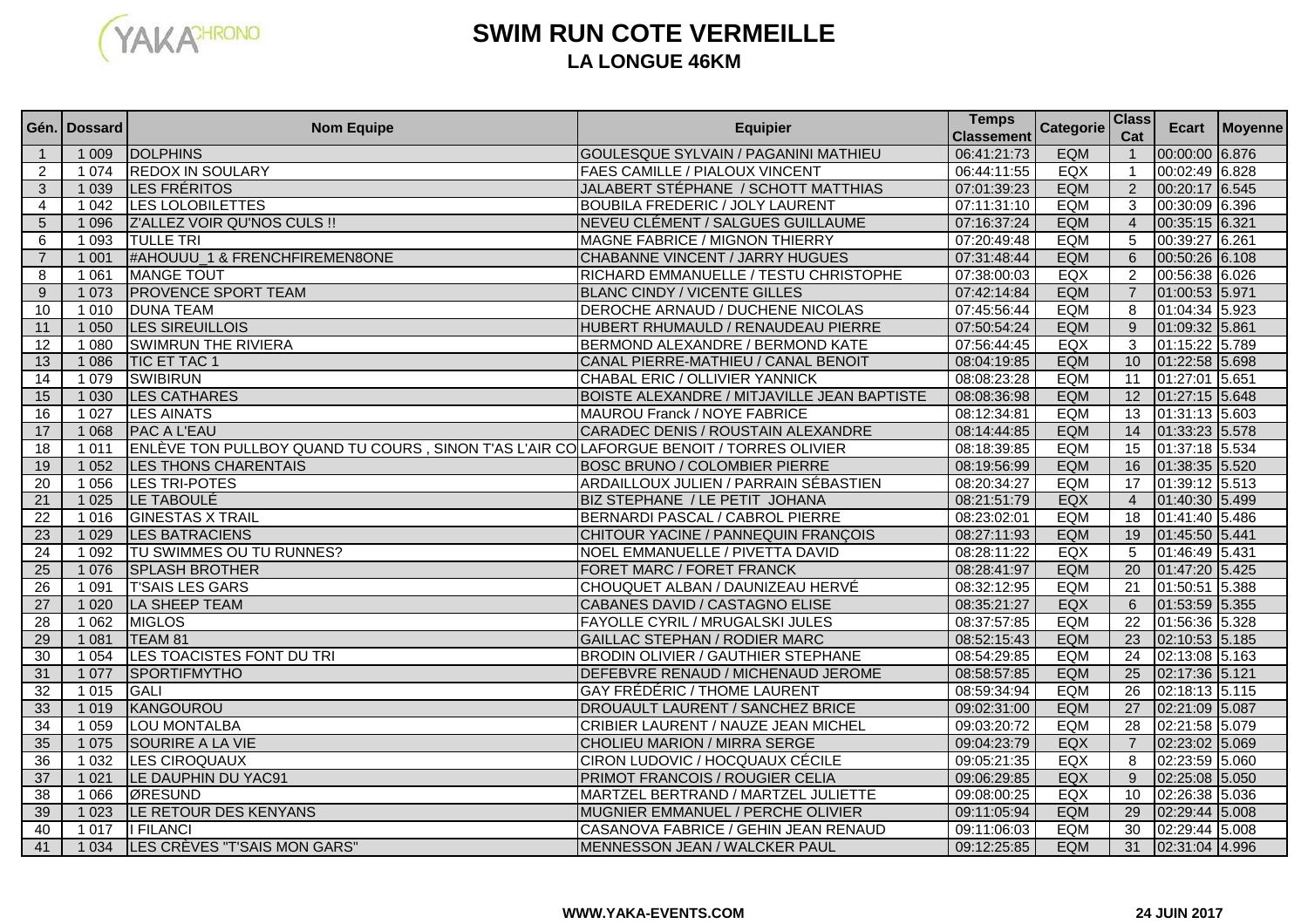

## **SWIM RUN COTE VERMEILLELA LONGUE 46KM**

|                 | Gén.   Dossard | <b>Nom Equipe</b>          | <b>Equipier</b>                                         | <b>Temps</b><br><b>Classement</b> | <b>Categorie</b> | <b>Class</b><br>Cat |                | Ecart   Moyenne |
|-----------------|----------------|----------------------------|---------------------------------------------------------|-----------------------------------|------------------|---------------------|----------------|-----------------|
| 42              | 1 0 3 1        | <b>LES CHOUNOUNOUS</b>     | <b>GRATTEPANCHE NICOLAS / LEROY JUSTINE</b>             | 09:25:37:71                       | EQX              | 11                  | 02:44:15 4.879 |                 |
| 43              | 1 0 8 3        | <b>TEAM KIWI</b>           | <b>BRADFORD HELEN / SLOAN PATRICIA</b>                  | 09:29:20:95                       | <b>EQF</b>       | $\overline{1}$      | 02:47:59 4.847 |                 |
| 44              | 1 0 9 7        | <b>LES FRAPAS DINGUES</b>  | CARBONNEL LUDOVIC / PY DENIS                            | 09:29:44:86                       | <b>EQM</b>       | $\overline{32}$     | 02:48:23 4.844 |                 |
| 45              | 1 0 0 6        | <b>BERNIC &amp; BULOT</b>  | ROUSSEL FRANCK / SAUTET STEPHANE                        | 09:30:32:99                       | <b>EQM</b>       | 33                  | 02:49:11 4.837 |                 |
| 46              | 1 0 4 9        | <b>LES SANGLICHONS</b>     | POMAR JHONATHAN / ROAGNA NICOLAS                        | 09:31:59:36                       | <b>EQM</b>       | 34                  | 02:50:37 4.825 |                 |
| 47              | 1 0 8 2        | <b>TEAM BAPLA</b>          | PUESA ROMAIN / SEGUELAS BENJAMIN                        | 09:38:05:74                       | <b>EQM</b>       | 35                  | 02:56:44 4.774 |                 |
| 48              | 1 0 6 9        | <b>PASCAL ET FABRICE</b>   | <b>MARTY PASCAL / TINAT FABRICE</b>                     | 09:38:05:91                       | <b>EQM</b>       | $\overline{36}$     | 02:56:44 4.774 |                 |
| 49              | 1 0 24         | LE RIKIKIS DU BASSIN       | CRNJANSKI BERANGERE / TESSEREAU STEPHANE                | 09:41:50:56                       | EQX              | $\overline{12}$     | 03:00:28 4.743 |                 |
| 50              | 1041           | LES HEDONISTES             | <b>GILBERT DENIS / LEONARD LAURENT</b>                  | 09:46:09:74                       | <b>EQM</b>       | $\overline{37}$     | 03:04:48 4.708 |                 |
| 51              | 1 0 5 5        | <b>LES TORTUES MARINES</b> | ACHOTEGUI NICOLAS / D'ARDALHON ARNAUD                   | 09:46:10:07                       | <b>EQM</b>       | $\overline{38}$     | 03:04:48 4.708 |                 |
| 52              | 1 0 8 8        | <b>TOISON D'OR</b>         | <b>BRUN ERIC / DARDE PHILIPPE</b>                       | 09:49:13:36                       | <b>EQM</b>       | 39                  | 03:07:51 4.684 |                 |
| 53              | 1 0 4 7        | <b>LES POURCOIPAS</b>      | <b>DUTHOIT OLIVIER / MALLEJAC GILLES</b>                | 09:54:42:83                       | <b>EQM</b>       | 40                  | 03:13:21 4.640 |                 |
| 54              | 1 0 5 1        | LES TAC'UN                 | PEGE PATRICK / WURTZ CHRISTIAN                          | 09:55:05:77                       | <b>EQM</b>       | 41                  | 03:13:44 4.638 |                 |
| 55              | 1 0 6 7        | <b>P&amp;P TEAM</b>        | <b>TARGET PAUL / VEQUE PERRINE</b>                      | 10:00:05:23                       | EQX              | $\overline{13}$     | 03:18:43 4.599 |                 |
| 56              | 1013           | <b>FISHCAT</b>             | RITLEWSKI KARINE / RITLEWSKI MICKAEL                    | 10:02:08:28                       | EQX              | 14                  | 03:20:46 4.583 |                 |
| 57              | 1 0 8 4        | THS <sub>1</sub>           | <b>GORRY MATHIEU / SURIRAY SYLVAIN</b>                  | 10:04:07:24                       | <b>EQM</b>       | 42                  | 03:22:45 4.568 |                 |
| 58              | 1 0 8 5        | TH <sub>S2</sub>           | BROCHON SYLVAIN / GIRAUD OLIVIER                        | 10:04:07:90                       | <b>EQM</b>       | 43                  | 03:22:46 4.568 |                 |
| 59              | 1 0 9 8        | <b>LES FRANGINS</b>        | EPINAT ANTHONY / IRIZAR PEIO                            | 10:06:09:90                       | <b>EQM</b>       | 44                  | 03:24:48 4.553 |                 |
| 60              | 1004           | <b>APTASWIM</b>            | DUBOIS ANTOINE / MONGENOT GUILLAUME                     | 10:07:45:00                       | <b>EQM</b>       | 45                  | 03:26:23 4.541 |                 |
| 61              | 1 0 26         | LE VO3 MAX JURA            | <b>BOULHOL SYLVAIN / CHAUBET DIDIER</b>                 | 10:10:45:68                       | <b>EQM</b>       | 46                  | 03:29:23 4.519 |                 |
| 62              | 1040           | LES GENS D'AIR             | <b>CLEMENT CAMILLE / CLEMENT ETIENNE</b>                | 10:12:46:82                       | <b>EQM</b>       | 47                  | 03:31:25 4.504 |                 |
| 63              | 1 0 78         | <b>SWIBIGIRLANDBOYS</b>    | BAQUE LAURE / CAVALIE JÉRÔME                            | 10:17:21:67                       | EQX              | 15                  | 03:35:59 4.470 |                 |
| 64              | 1 0 7 0        | PERRET AND CO              | PERRET CHRISTOPHE / PERRET ALAIN                        | 10:17:51:19                       | <b>EQM</b>       | 48                  | 03:36:29 4.467 |                 |
| 65              | 1 0 4 3        | <b>LES MACHTONY</b>        | BONNEAU CORINNE / BRINDEJONC-COLAS SANDRINI 10:20:46:40 |                                   | <b>EQF</b>       | $\overline{2}$      | 03:39:24 4.446 |                 |
| 66              | 1022           | LE GRUPPETO                | <b>GABASTON JÉRÔME / MEYER ERIC</b>                     | 10:23:29:91                       | <b>EQM</b>       | 49                  | 03:42:08 4.426 |                 |
| 67              | 1012           | <b>EUSKALDUNAK</b>         | CELEREAU AUDREY / LALANNE PHILIPPE                      | 10:24:04:10                       | EQX              | 16                  | 03:42:42 4.422 |                 |
| 68              | 1071           | <b>PITT ET BULLE</b>       | PARISELLE ERWAN / PATOIZEAU FRANCK                      | 10:24:14:34                       | <b>EQM</b>       | 50                  | 03:42:52 4.421 |                 |
| 69              | 1 0 4 6        | LES PETITS POUCETS         | MANGIN VIRGINIE / WEMELLE ALAIN                         | 10:27:21:33                       | EQX              | 17                  | 03:45:59 4.399 |                 |
| $\overline{70}$ | 1044           | <b>RAVEN</b>               | <b>BIZAGUT MARC / PELLETIER VIRGINIE</b>                | 10:30:31:92                       | EQX              | $\overline{18}$     | 03:49:10 4.377 |                 |
| 71              | 1 0 6 3        | NICETEAM                   | POUDEVIGNE CYRIL / WALOSZEK GÉRALDINE                   | 10:37:39:53                       | EQX              | 19                  | 03:56:17 4.328 |                 |
| $\overline{72}$ | 1 0 8 7        | <b>TIC ET TAC 2</b>        | BESSES CYRIL / LAFFARGUE LAURENT                        | 10:40:12:34                       | <b>EQM</b>       | 51                  | 03:58:50 4.311 |                 |
| 73              | 1 0 6 5        | NORSEMEN                   | <b>BOINIER LAURENT / GUERIF CHRISTOPHE</b>              | 10:42:02:12                       | <b>EQM</b>       | 52                  | 04:00:40 4.298 |                 |
| 74              | 1028           | <b>LES BARJOS</b>          | <b>APARICI KARINE / ROY NOEL</b>                        | 10:44:37:04                       | EQX              | $\overline{20}$     | 04:03:15 4.281 |                 |
| 75              | 1 0 8 9        | <b>TOY &amp; LULU</b>      | <b>BARDOU MARION / GAYRAUD SOPHIE</b>                   | 10:53:43:62                       | <b>EQF</b>       | 3                   | 04:12:21 4.222 |                 |
| 76              | 1 0 3 6        | <b>LES FAFARONS</b>        | ANDRY AXEL / BOUQUET ANTOINE                            | 10:53:53:48                       | <b>EQM</b>       | 53                  | 04:12:31 4.220 |                 |
| 77              | 1 0 0 8        | <b>DIMAX</b>               | <b>BARROIS DIMITRI / LANDAIS MATTHIEU</b>               | 10:56:54:62                       | <b>EQM</b>       | 54                  | 04:15:32 4.201 |                 |
| 78              | 1 0 0 5        | <b>BASC1</b>               | FABRE JEAN MARC / VERNEJOUL OLIVIER                     | 10:58:31:40                       | <b>EQM</b>       | 55                  | 04:17:09 4.191 |                 |
| 79              | 1 0 5 3        | <b>LES TITANS</b>          | SAGOLS SEBASTIEN / TORCATIS MAXIME                      | 11:31:44:85                       | <b>EQM</b>       | 56                  | 04:50:23 3.989 |                 |
| $\overline{80}$ | 1 0 9 4        | UNLIMITED-WORLD            | BERDAGUÉ GAËLLE / GUTTIEREZ GILBERT                     | 11:43:22:69                       | EQX              | 21                  | 05:02:00 3.923 |                 |
| 81              | 1014           | JEN'SAISPASNAG'GLOUPS      | COUDERC STEPHANE / KERGOSIEN ODILE                      | 11:49:24:53                       | <b>EQX</b>       | 22                  | 05:08:02 3.890 |                 |
| 82              | 1 0 9 5        | <b>VALOR</b>               | TEMPE CLAUDE / TEMPE CLAUDE                             | 12:06:00:43                       | <b>EQM</b>       | 57                  | 05:24:38 3.801 |                 |